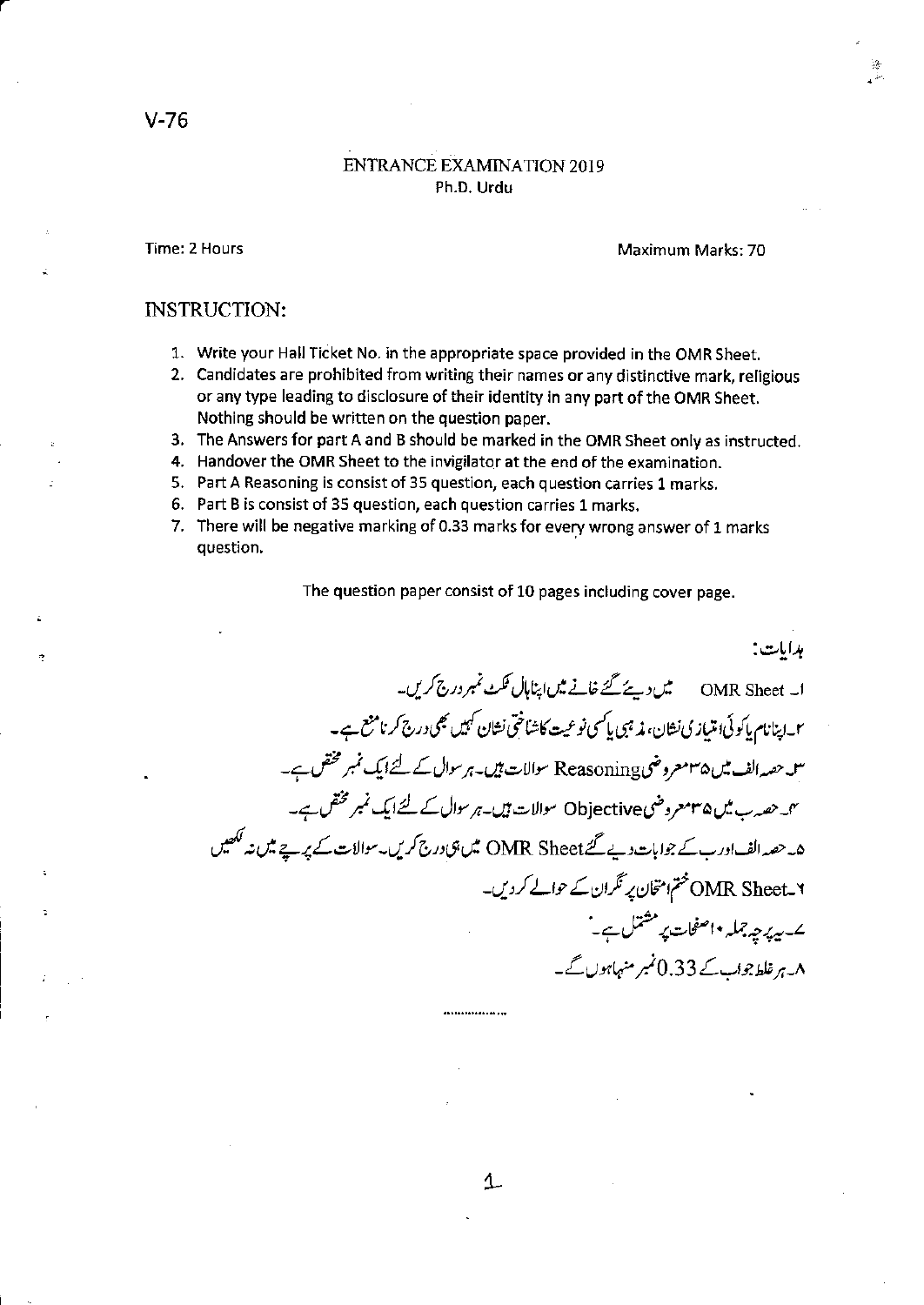|                                                               |                    | ىيەدىكى <i>ھاڭياپ كەبہت سادےافرادى</i> تىلىمى مىيدان مىں ملازمت كوتر جىچ دىپتے ہيں كيونكە :                | $-1$ |
|---------------------------------------------------------------|--------------------|------------------------------------------------------------------------------------------------------------|------|
|                                                               |                    | A۔ ملازمت کے کہیںاور مواقع کم ہوتے ہیں ۔ B۔ اپنی قابلیت کو پیش کرنے کے لیے                                 |      |
|                                                               |                    | تغلیمی میدان کواپنانصب العین قرار دینے کی بناپر ہے مسل ہے۔ تابلیت کو بڑھانے سے دلچپی ہونے کی بناپر<br>$-C$ |      |
|                                                               |                    | 08-2007 تىك يونى ورسٹيزاور كالجوں ميں طالب علموں كى جمليہ تعداد تھى۔                                       | $-2$ |
| 88.00 كانا كە                                                 | $-B$               | 6116.13<br>$-A$                                                                                            |      |
| 98.21 کھ                                                      | $-$ D              | $\sqrt{6}$ \$ 0.21<br>$\mathcal{L}$                                                                        |      |
|                                                               |                    | یو۔ تی۔ سی نےاپٹاAKSHAT پروگرام کس من میں پیش کیا۔                                                         | $-3$ |
| 1995-96                                                       | $-B$               | 2006<br>$-A$                                                                                               |      |
| 1992                                                          | $\Box$             | 1986-87<br>$\overline{\phantom{a}}$                                                                        |      |
|                                                               |                    | EDUSAT کب شروع کیا گیا۔                                                                                    | $-4$ |
| ٢٠ ستير 2004                                                  | $-B$               | A۔ ۲۸ سمبر 2003                                                                                            |      |
| ٢٠ وسمبر 2004                                                 | $\overline{D}$     | $2003$ ل اړيل                                                                                              |      |
|                                                               |                    | ذیل میں الفاظ کا کونسا گروپ د وسروں سے مختلف ہے۔                                                           | $-5$ |
| <b>OPY</b>                                                    | $-B$               | <b>MNW</b><br>$-A$                                                                                         |      |
| <b>GHO</b>                                                    | $-D$               | <b>JKT</b><br>$\mathcal{L}$                                                                                |      |
|                                                               |                    | ہند دستان میں کتنے اوپن یونی در سٹیز ہیں۔                                                                  | $-6$ |
| 10                                                            | $-B$               | $-A$<br>14                                                                                                 |      |
| 12                                                            | $\overline{D}$     | 11<br>$\overline{\phantom{a}}$                                                                             |      |
|                                                               |                    | انٹرنٹ کیاہے۔                                                                                              | $-7$ |
| بین الا قوامی سطح کااپیانٹ درک جو ٹلی کمیو نیکشن سے مر بوظاہے |                    | $-B$                                                                                                       |      |
| تاکہ تمام کوائف تک رسائی ہو                                   |                    |                                                                                                            |      |
|                                                               |                    |                                                                                                            |      |
|                                                               |                    | 8۔ ذیل میں الفاظ کاایک محروب ایساہے جو دوسر وں سے مختلف ہے۔                                                |      |
|                                                               | $b \rightarrow -B$ | $-A$<br>ارج د                                                                                              |      |
|                                                               | D۔ ول ک            | C۔ خ دذ                                                                                                    |      |

 $\label{eq:2.1} \frac{1}{\sqrt{2}}\left(\frac{1}{\sqrt{2}}\right)^{2} \left(\frac{1}{\sqrt{2}}\right)^{2} \left(\frac{1}{\sqrt{2}}\right)^{2} \left(\frac{1}{\sqrt{2}}\right)^{2} \left(\frac{1}{\sqrt{2}}\right)^{2} \left(\frac{1}{\sqrt{2}}\right)^{2} \left(\frac{1}{\sqrt{2}}\right)^{2} \left(\frac{1}{\sqrt{2}}\right)^{2} \left(\frac{1}{\sqrt{2}}\right)^{2} \left(\frac{1}{\sqrt{2}}\right)^{2} \left(\frac{1}{\sqrt{2}}\right)^{2} \left(\$ 

 $\mathbf{r}$ 

 $\ddot{\phantom{0}}$ 

 $\mathcal{L}^{\text{max}}_{\text{max}}$  ,  $\mathcal{L}^{\text{max}}_{\text{max}}$ 

 $\ddot{\phantom{a}}$ 

 $\sim$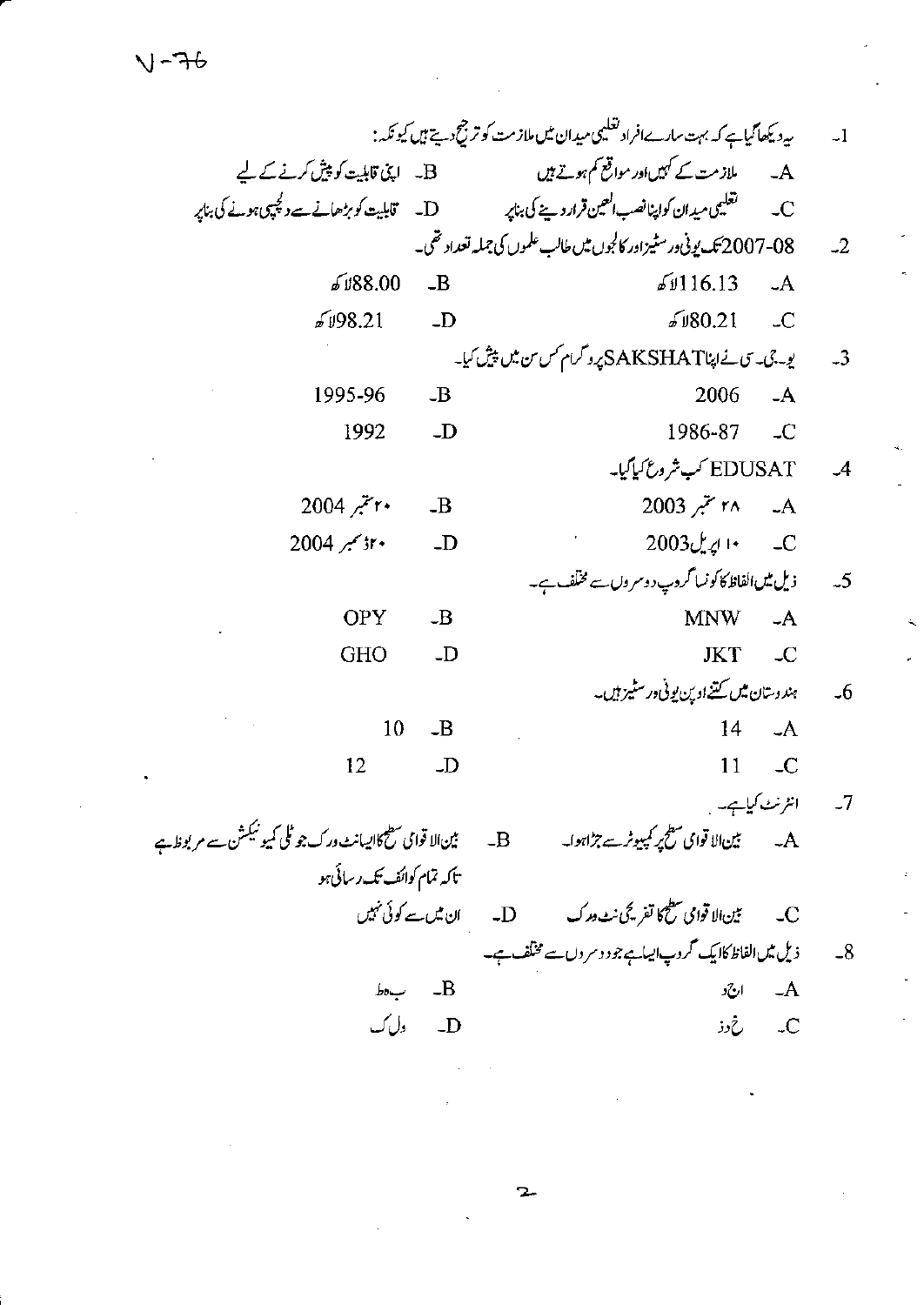$1 - 76$ 

سمس سنه میں اندراگاندھی ادبین بونی وریٹی کا قیام عمل میں آیا۔  $\overline{9}$ 1981  $\overline{\mathbf{B}}$  $-A$ 1995  $\overline{D}$  $\mathcal{L}$ ہند دستان میں انٹرنٹ سروس کی ابتدا کب ہو ئی۔  $-10$ .<br>4- 1997 جوري  $-B$ 2000جوري  $\overline{\phantom{a}}$ ہندوستان میں پہلی اوپن یونی درسٹی کس ریاستی حکومت نے قائم کی۔  $-11$ — ہریانہ  $\overline{\mathcal{A}}$ C\_\_\_\_ اترپردیش 12۔ موڈم کیوںاستعال ہوتاہے۔ A۔ کمپیوٹر کوانٹرنٹ سے مربوط کرنے کے لئے ہمارے ملک میں پہلااوین اسکول کہاں اور کب قائم کیا گیا۔  $-13$ A۔ 1979 میں دہلی  $\frac{1}{2}$  1979 C  $\Box$ ایک آدمی کیوں دوسروں سے زیادہ صحت مند ہوتاہے۔  $-14$ A۔ کیونکہ وہ زیادہ قابل ہوتاہے J. 15۔ مماثلت داضح تیجئے۔ يرنده-گھونسلا، محجلى؟ آدمی۔گھر، ندې  $-A$  $-B$ C\_ يانى  $-$ D اطلاعات وترسیل کی تکمالوجی میں شامل ہے۔  $-16$ A۔ ای میل  $-B$ C\_\_\_\_تغليمي <sup>م</sup>يليورم<sup>ين</sup>  $-D$ 

1995 جوري 2004 جوري  $-D$ اند حرایردیش  $-B$ پنجاب  $-D$ کیپیوٹر کوٹیلی فون لائمین سے مر بوط کرنے کے لئے  $-B$ 1981 بھوپال  $-B$ 1979الەآباد

1985

1975

دريا

بارش

انثرنيك

درج بالأتينول

З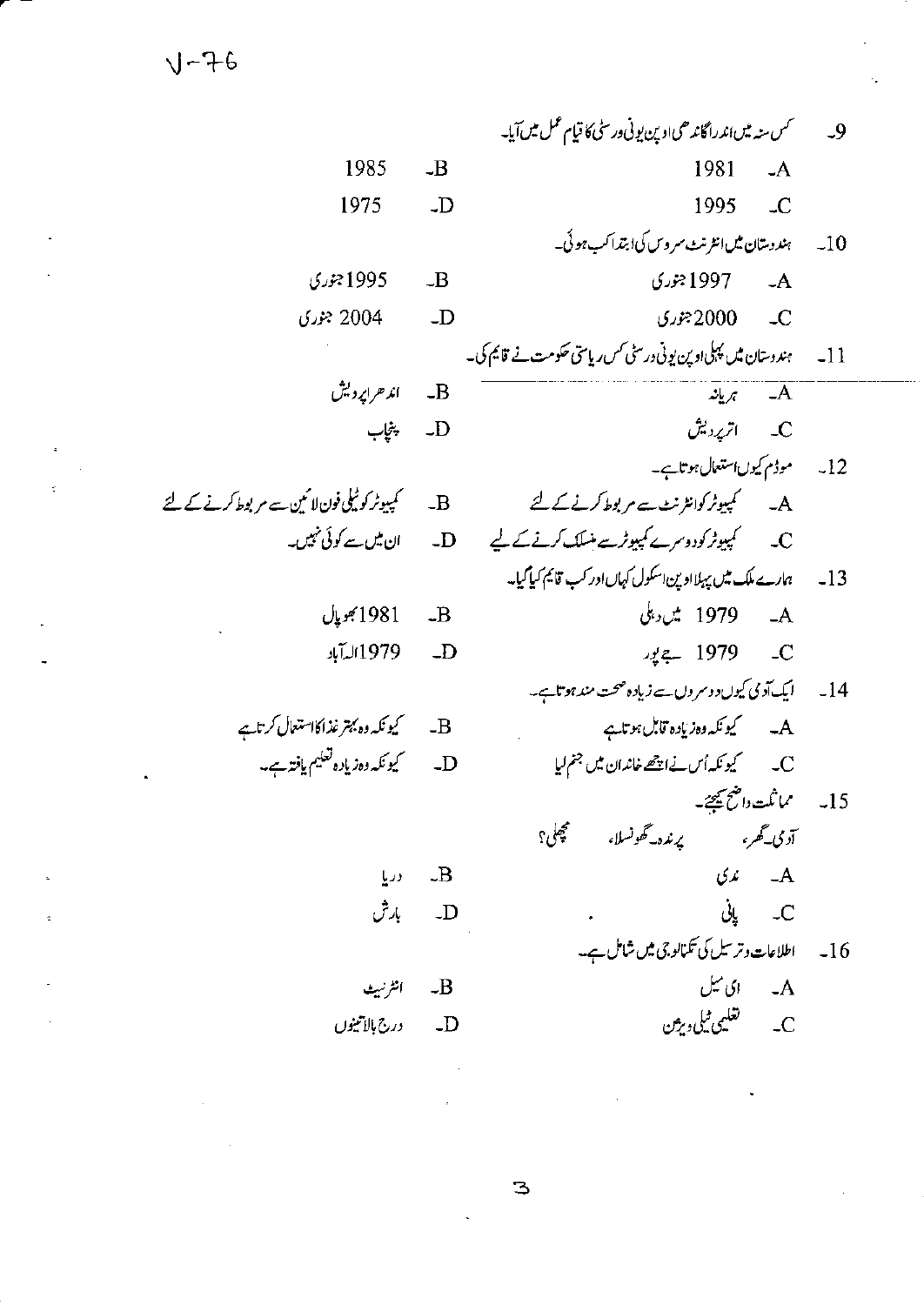$V-76$ 

|           | 17۔ پندوستان کی پہلی بولتی فلم کو نسی تھی۔                      |                        |                                    |
|-----------|-----------------------------------------------------------------|------------------------|------------------------------------|
|           | A۔ راجاہریش چندر                                                |                        | B۔ عالم آرا<br>D۔ مغل اعظم         |
|           | $\mathcal{L}$ $\mathcal{L}$                                     |                        |                                    |
|           | 18۔ ت <i>دریس کے موثر ہونے کادار دیدار کس پر</i> ہے؟            |                        |                                    |
|           | A۔ استاد کی تعلیمی لیاقت                                        |                        | B۔ استاد کی شخصیت                  |
|           | C۔ استاد کی تحریر                                               | $\Box$                 | مضمون سے متعلق استاد کی تفہیم      |
|           | 19۔ WWW. کایورانام کیاہے؟                                       |                        |                                    |
|           | world wireless window -A                                        |                        | world wide web $-B$                |
|           |                                                                 | $\Box$                 | work world wide                    |
|           | 20۔ ڈاکٹر سروے پلی رادھاکرشنن کب پیداہو ئے۔                     |                        |                                    |
|           | 1888 $\vec{z}$ 5 $\vec{A}$                                      |                        | 1889 - 5 <sup>س</sup> بر 1889      |
|           | 1887 جيمبر 1887 – $C$                                           |                        | D۔ 5 تنبر 1886                     |
|           | Silicon Valley of India _ _21 كے نام سے كون ساشہر جانا جاتا ہے۔ |                        |                                    |
|           | A۔ حیدرآباد                                                     |                        | B۔ یونے                            |
|           | C____ <sup>ب</sup> نگورو                                        | D کول <del>گان</del> ا |                                    |
|           | 22۔ یونانیوں کو تعلیم سے متاثر کرنے والاسب سے پہلا تفخص قفا۔    |                        |                                    |
|           | $\mathbb{A}$ سقراط                                              |                        | B۔ جان کلبی                        |
|           | C ارسطو                                                         |                        | D_ افلاطون                         |
|           | 23۔ سمس ماہر نفسیات نے خواب کی تین قسمیں بیان کی ہے۔            |                        |                                    |
| A۔ ایڈلر  |                                                                 |                        | $\sharp$ $\downarrow$ $\downarrow$ |
|           | C۔ یونگ                                                         | $\Box$                 | ميتھوآرنلد                         |
|           | ۔<br>24۔ سیریز میں غائب عد د کی نشاند ہی <u>ب</u> ھتے۔          |                        |                                    |
|           | 4, 7, 12, ?, 28, 39                                             |                        |                                    |
| $-A$      | 18                                                              | $-B$                   | 19                                 |
| $27$ $-C$ |                                                                 | $\Box$ D               | 17                                 |
|           |                                                                 |                        |                                    |

 $\downarrow$ 

 $\hat{\boldsymbol{\epsilon}}$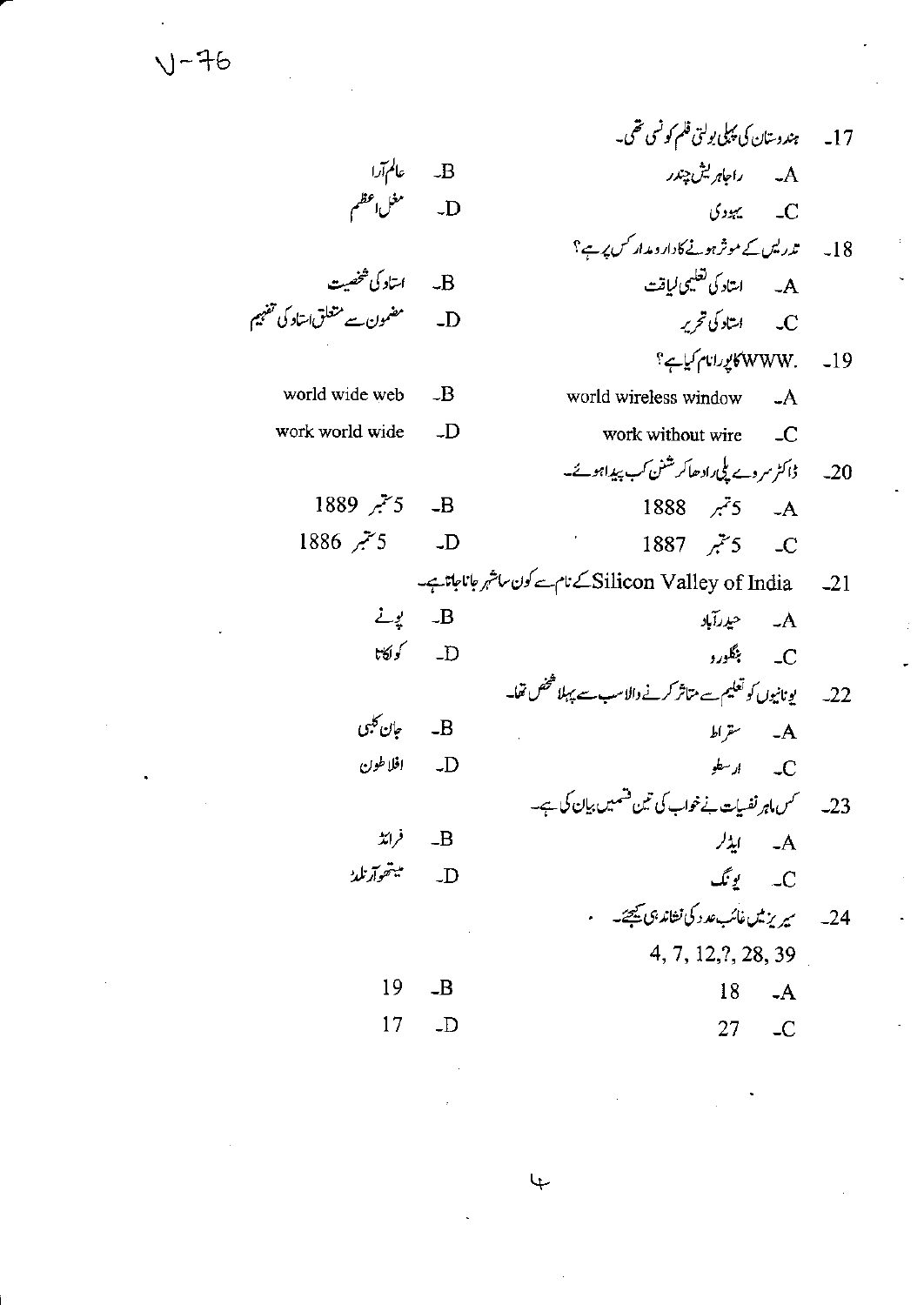|                                       | 25۔ دنیا کی پہلی اکیڈیمی کس نے قائم کی۔                     |  |
|---------------------------------------|-------------------------------------------------------------|--|
| - افلاطون $\mathbf B$                 | $A$ ۔ مقراط                                                 |  |
| D- سکندرآ <sup>عظ</sup> م             | $\mathcal{L}$ $\mathcal{L}$                                 |  |
|                                       |                                                             |  |
| $\mathbb{Z}^{\mathcal{A}}$ / $\wedge$ | $A = \frac{1}{2}$ ا ۲۱ فبروری                               |  |
| $O^{\prime}$ ۱۲ - LD                  | $\mathcal{F}$ ۲۲ می                                         |  |
|                                       | 27۔ آئی کی سی کر کٹ ورلڈ کپ2019کامیز بان کون ہے۔            |  |
| لاسيس ساوتهما آفريقه                  | A۔ آسٹریلی <u>ا</u>                                         |  |
| D- ويستMتان                           | انگلینڈ ( $C$                                               |  |
|                                       | 28۔ یہ جوڑ کی نشاند ہی کیجیئے۔                              |  |
| - ثانية مرزا $\mathbf{B}$             | A۔ سریناولمیز                                               |  |
| D۔ متعالی راجن                        | C مارہ شرابوا                                               |  |
|                                       | 29۔ بالی دوڈ کی مشہور فلم مغل، عظیم(1960)کا موسیقار کون ہے۔ |  |
| $\mathbb{R}$ ۔ خیام                   | A۔ لَکَشَمیکائت پیارےلال                                    |  |
| D۔ نوشاد                              | C۔ اولے نی <sub>م</sub>                                     |  |
|                                       | 30_ پەھەرىكى نىثاندىق كىيىچىك                               |  |
| B- وسيم <sub>ا</sub> كرم              | A۔ عمران خان                                                |  |
| $E^{\sim}$ $\mathcal{L}$ $\sim$ $D$   | $\zeta$ $\sim$ $\zeta$ $\sim$ $\sim$ $\sim$                 |  |
|                                       | 31۔ تلنگانہ ریاست کا قیام کب عمل میں آیا۔                   |  |
| 2 - 2،جون 2014                        | A۔ کیم جون2014                                              |  |
| D - 5ڈ سمبر 2014                      | C_ 2014 پریل 2014                                           |  |
|                                       | 32۔ اردوز بان ہندوستانی <i>آئین کے کس شیڈ</i> ول میں ہے۔    |  |
| $\bar{\mathcal{Z}}$ , $\hat{Z}$ $-B$  | A۔ پانچویں                                                  |  |
| D_ أنھُويں                            | C۔ ساتویں                                                   |  |
|                                       | 33۔ سمس باد شاہ نے جامعہ عثانیہ قائیم کی۔                   |  |
|                                       | A۔ آصف†فی                                                   |  |
| D- آصف خامس                           | C۔ ` آصف سادس`                                              |  |
|                                       |                                                             |  |

 $\frac{1}{\sqrt{2}}$ 

 $\bar{z}$ 

 $\bar{\bar{z}}$ 

 $V - 76$ 

 $\ddot{\phantom{1}}$ 

 $\bar{1}$ 

 $\mathsf{S}$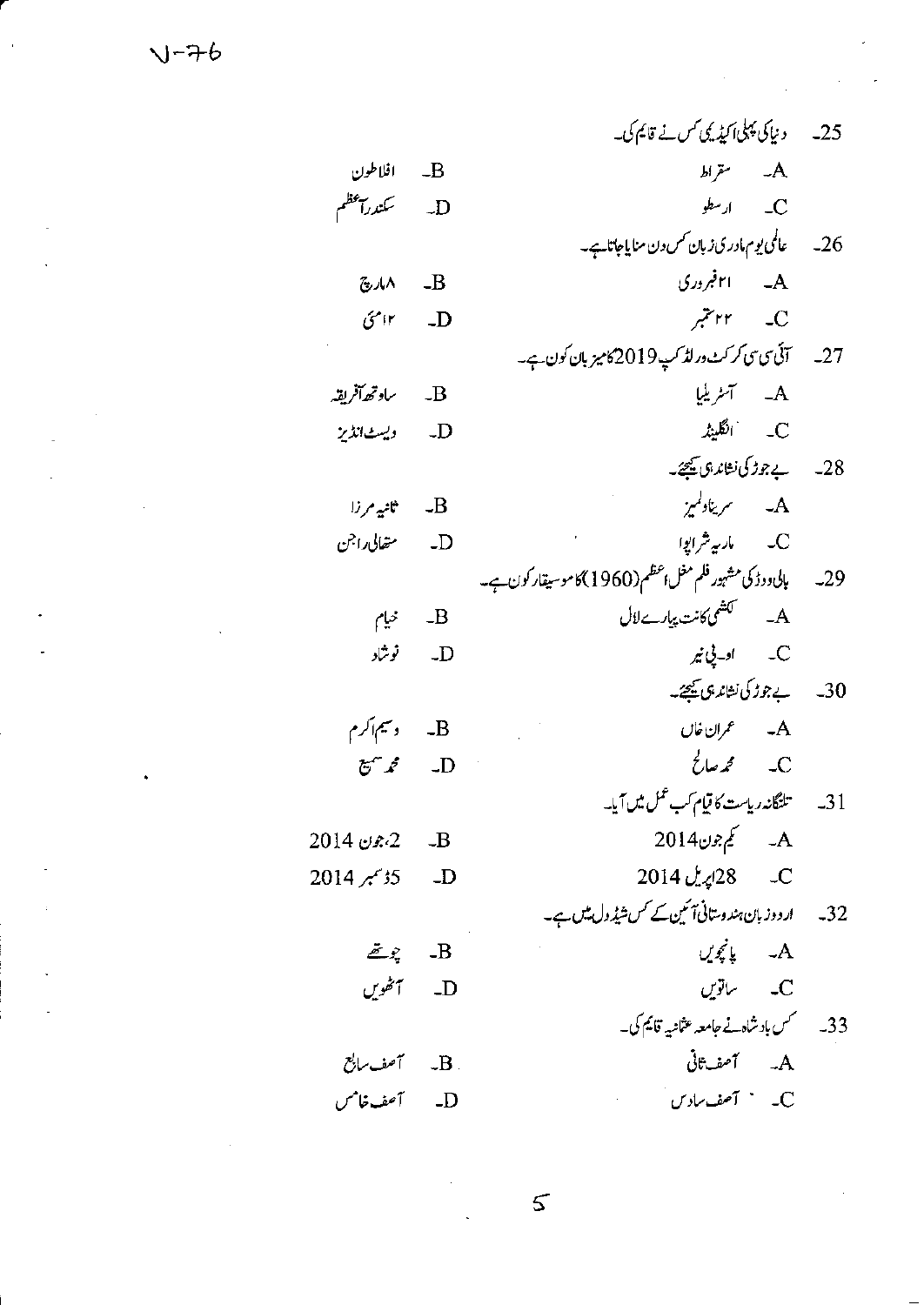34 - 37, ? , 9, 19, 5, 7 اس سیریز میں آگلی گنتی کون سی ہو گی۔  $74 - A$  $-B$ 75 ان میں کوئی نہیں 76  $\overline{\phantom{a}}$  $\Box$ 35۔ یونی ورسٹی آف *حید ر*آباد کے موجود ہ<sup>وائس</sup> چانسلر کانام بتائیے۔ .<br>A\_ يى-ايارادَ جى-اياراؤ  $-B$ أين-اياراؤ  $\Box$ 

## Part B

اقبال کی آواز برگسال کی آواز بن جاتی ہے جب دہ''کارِ جہاں بے ثبات '' کی تکرار کرتے ہیں' یہ قول اقبال کی کس نظم پر صادق اآتا ہے۔  $-36$ -<br>B- ساقى نامە A۔ مسجد قرطبہ ۔<br>C۔ شکوہ جواب شکوہ D- ذوق وشوق 37۔ تذکرہ شعرائےاور نگ آباد کو *کس نے مرتب کی*ا۔ **B** محمد سر دار علی A۔ سراج اور نگ آباد ک D۔ داوراور نگ آبادی 38۔ یہ مصرع *کس شاعر* کی نظم کاہے۔ عضدا بھی مسکراد پتاتھاجب ہم پیار کرتے تھے۔ A۔ عگر  $\overline{B}$ حجاز C۔ جوش مخدوم  $-D$ 39۔ ذیل کی *کس د*استان کا تعلق فورث ولیم کالج سے نہیں ہے۔ A۔ آرایش محفل قصه الف ليلي  $\overline{B}$ C۔ نثر بے نظیر D\_ طوطاكهاني 40۔ اس شعر کاخائق کون ہے۔ یادماضی عذاب ہے پارب حچین لے مجھ سے حافظہ میرا A۔ اخترانصاری  $-B$ غالب  $\dot{\partial}$ تا $C$ D- اخترشیرانی

6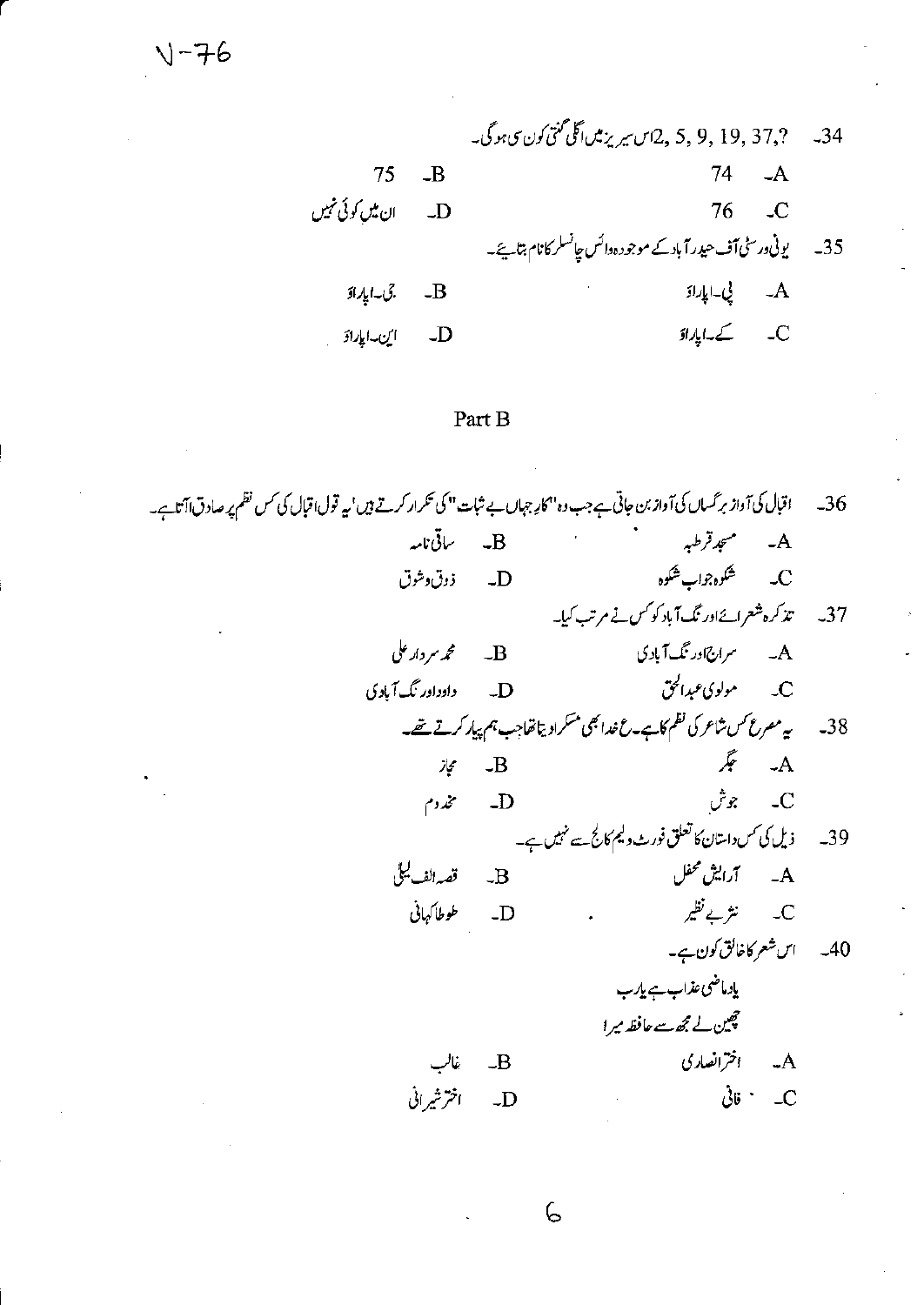"لاہور نامہ" کے نام سے کالم *کس نے لکھ*اہے۔  $-41$ A۔ مثمن تبریز  $B$ ۔ انتظار حسین C\_\_\_\_ مجيدلاہوري D\_\_\_\_\_*ماجي لق*الق 42\_ پے جوڑ کی نشاند ہی کیجئے۔  $\mathcal{F}$   $\mathcal{A}$ فرملا  $-B$ كلست  $\leftarrow$   $\mathcal{L}$  $\Box$ 43۔ پاغ د بہار میں کون سادر ویش باد شاہ زادہ نہیں ہے۔ A۔ یونھا  $-B$ يهلا کوئی تہیں  $\Box$ 44۔ چدیدیت کی جڑیں *کس فلنے میں پی*وست ہیں۔ A۔ اثتراکیت وجوديت  $-B$ C ھيليت ليرلزم  $\Box$ نہیں عشق جس وہ ہڑا کوڑے  $-45$ کدھیںاس سے مل بیساجاے نا اس شعر میں کوڑے مراد کیاہے۔ A۔ خطرناک بیاری بدنصيب  $\overline{\mathbf{B}}$ C\_ حائل \_ D\_ خوش قسمت 46۔ "نادرات شاہی" کو *کس نے مرتب کیاہے۔* B- امتياز على خا*ن عر*شى D- ڈاکٹرزور ل رشيد حسن خال 47۔ قاضی عبدالودود نے تحقیق کی کیا تعریف کی ہے۔ D \_ تحقيق دراصل تلاش وجستجوكے ذريعے حقايق كومعلوم كرنےاوران كى تصديق كانام ہے۔ 48۔ مستج جوڑ کی نشاند ہی <u>ہے۔</u> A۔ جدیدیت کی فلسفیانہ اساس۔۔گین حفی B۔ جدیدیت مسائلان پورتجزیہ۔۔۔شیم حفی 

 $\pm$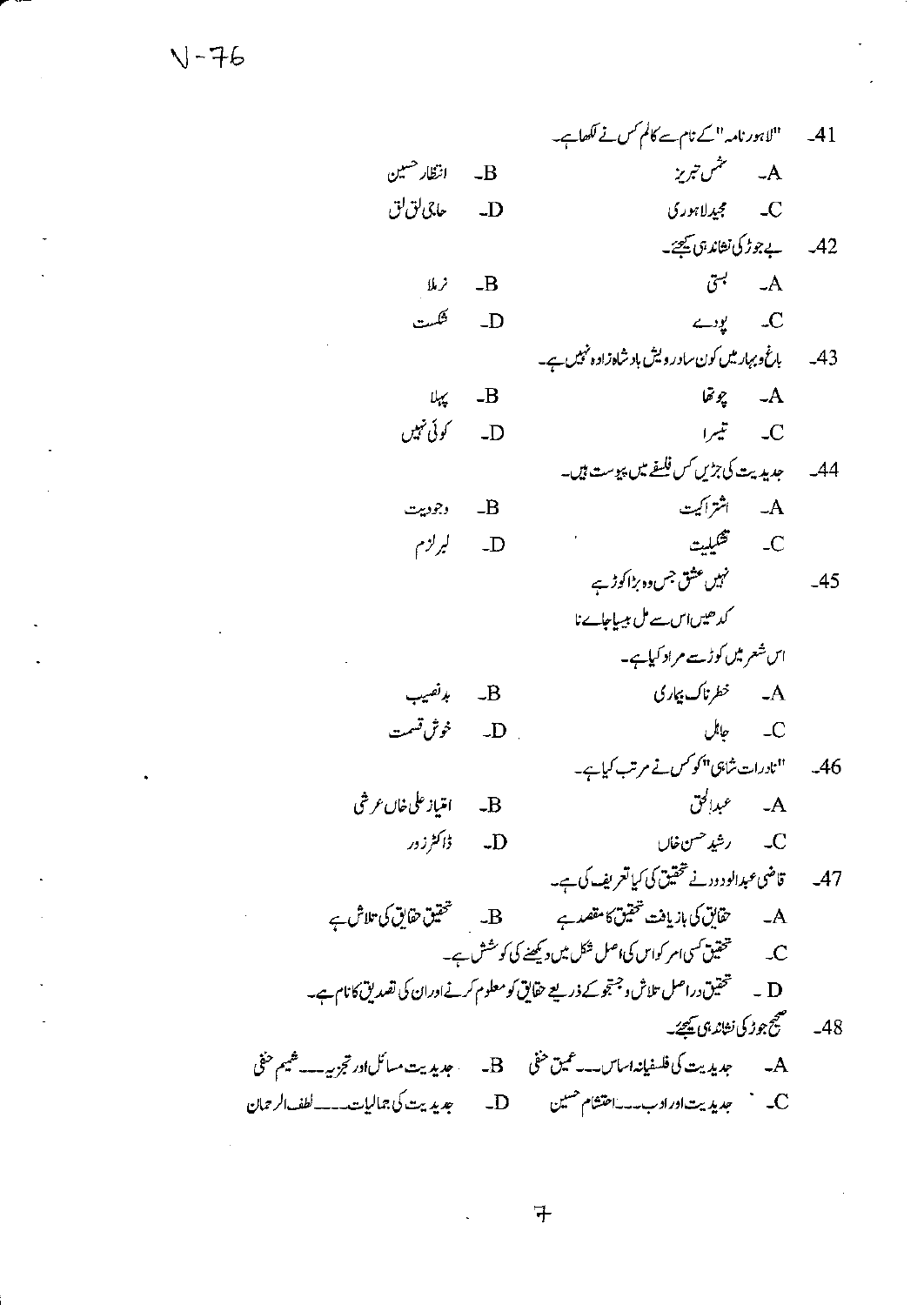$\delta$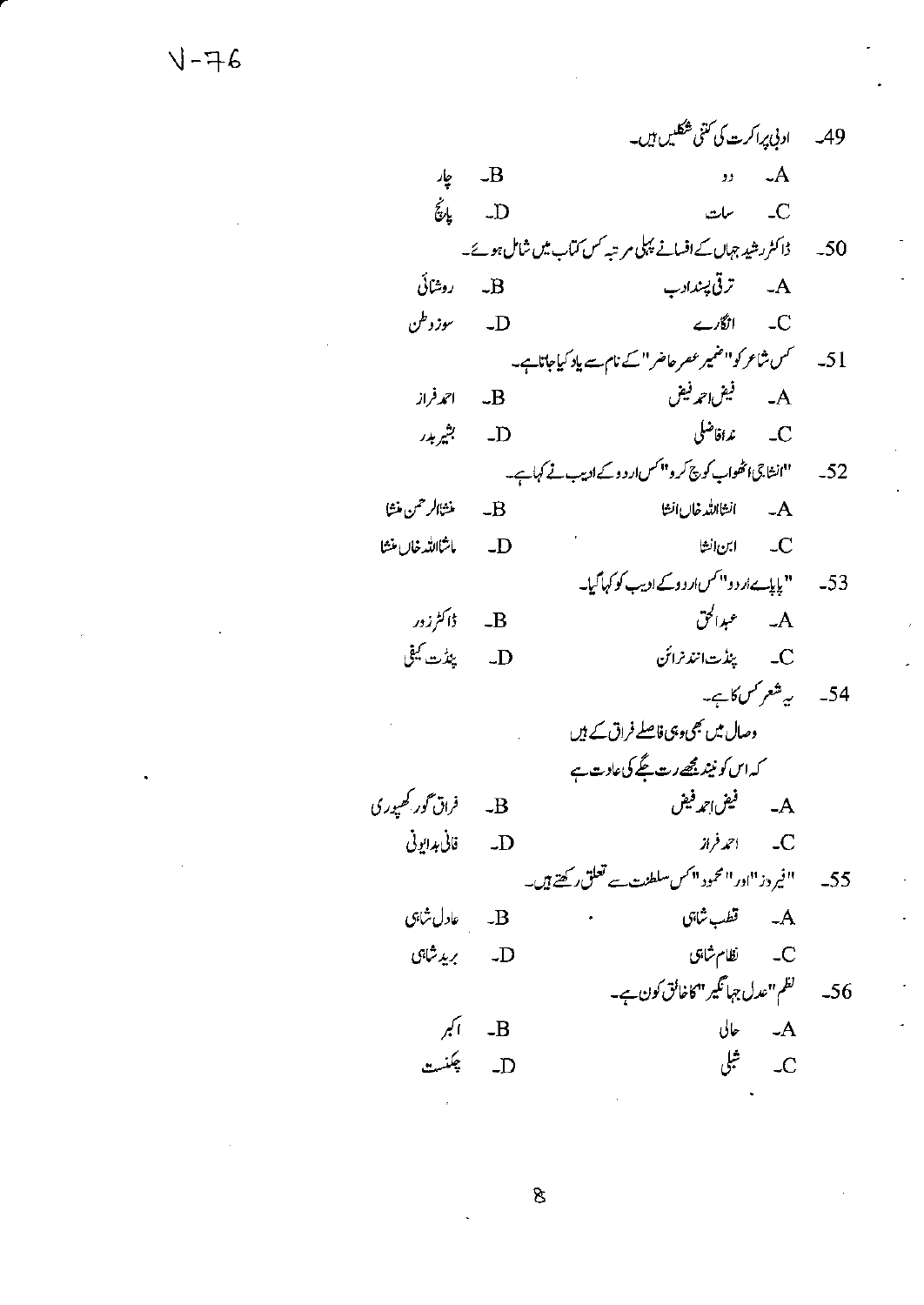رساله "كاشف الحقايق" كامصنف كون ہے۔  $-57$ وزيرآغا A۔ گوپی چند نار تگ  $-B$ أعدادامام اثر  $\overline{\mathbf{D}}$ "معراج العاشقين كامصنف" كس نے لکھی۔  $-58$ .<br>A ئاڭىززور خواجه بنده نواز  $-B$ C حفيظ قتيل بربان الدين جانم  $-D$ مثنوی<sup>د</sup>' ماہ پکی<sup> ایم</sup>س نے لکھی ہے۔ - 59 ملاغواصي ملادجهى  $\mathcal{A}$  $-B$ ابن نشاطي  $\Box$ C۔ احمہ جنیدی ذیل کے کس نقاد کے یہاں ہمیں نفسیاتی نقطہ نظر ملتاہے۔  $-60$ رياض1حمه احتشام حسين  $-A$  $-B$ قمررئيس مہدی افادی  $\overline{\phantom{a}}$  $-D$ ذیل کے نقاد وں میں اسلوبیاتی نقاد کون نہیں ہے۔  $-61$ مغنى تتبسم A۔ گولي چند نار نگ  $\overline{B}$ تخس الرحلن فاروقي  $\overline{D}$ ار دونثر کی پہلی تصنیف ''کلمۃالحقایق''کس کی تصنیف ہے۔  $-62$ A۔ یرا<sup>ن</sup>ی شمالعثاق خواجه بنده نواز  $-B$ جمال الدين مغربي  $-$ D C۔ برہان الدین جانم بوطيقا(Poetics) كامصنف كون ہے۔  $-63$ افلاطون  $\mathcal{A}$ سقراط  $-B$  $\mu$   $\sim$   $\mu$   $\sim$   $\sim$   $\sim$ رېزۇز  $-$ D ان میں سے کون ایہام گوشاعر نہیں ہے۔  $-64$  $\mathcal{A}$   $\mathcal{A}$ 分  $-B$ عاتم  $\overline{D}$ ناچي  $\overline{\phantom{a}}$ " جدلیاتی مادیت " کس دبستان تنقید کی پیچان ہے۔  $-65$ نفسياتى A۔ تاثراتی  $-B$  $\mathcal{L} \subset \mathcal{L}$ ساختياتي  $\Box$ 

 $\mathcal{P}$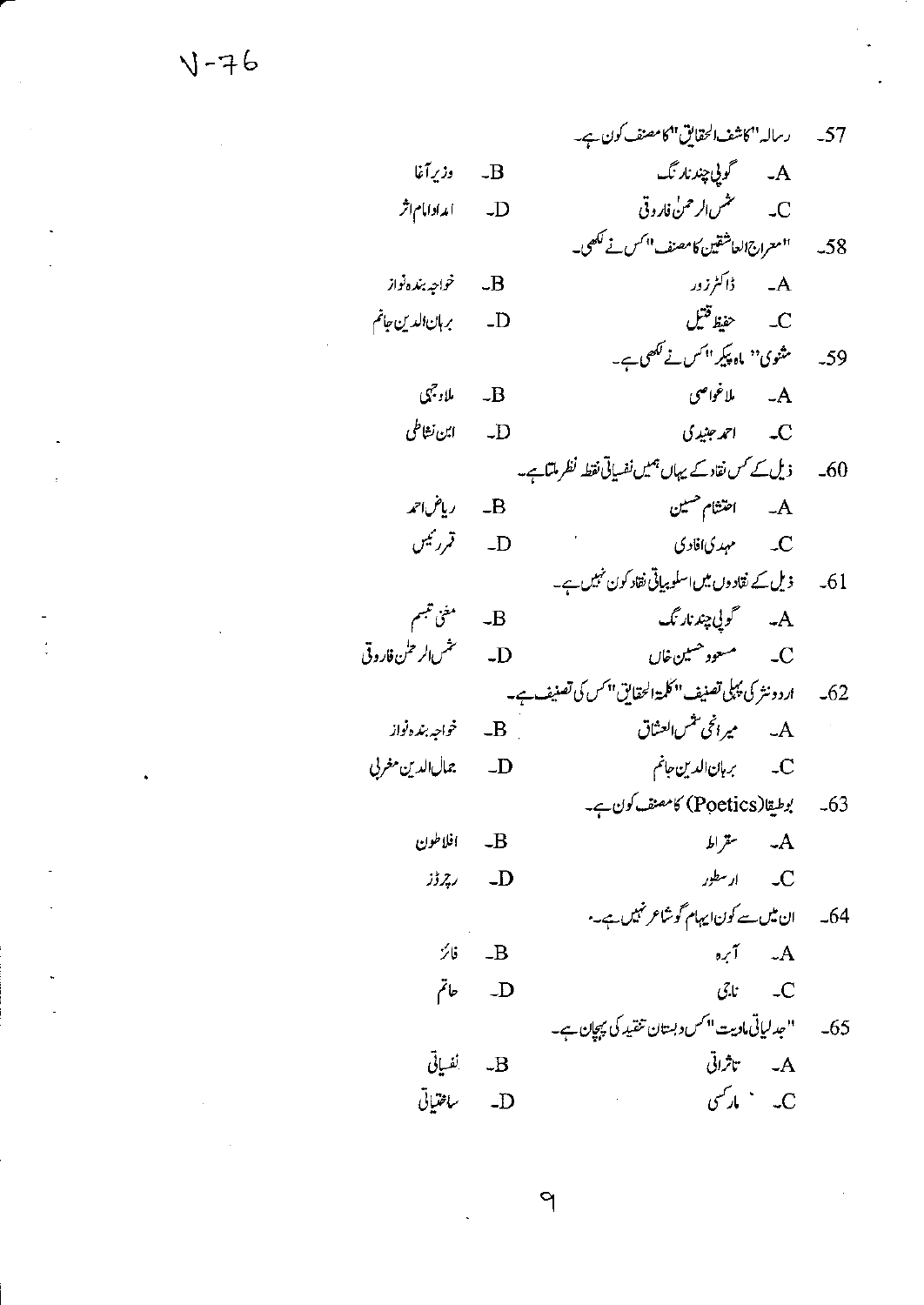باغ وبهار  $-B$ آرايش محفل  $U \rightarrow C$  $\Box$ 67۔ یہ شعر کس نے کہاہے۔ مرنے کی دعائیں کیوں مانگوں جینے کی تمناکون کرے ىيە د نيابو ياوەد نيالب خواہش د نيا كون كرے A۔ مخدوم محیالدین معين احسن جذلي  $\overline{\mathbf{B}}$ ځگر مراد آبادی C اخترالا یمان  $\Box$ '' دیوان غالب ''کو<sup>کس</sup> نے مرتب <sup>قہ</sup>یں کیاہے۔  $-68$ A۔ اختشام حسین نظامی بدایونی  $-B$ C مالک دام مولاناحالي  $\Box$ " تلاش میر "کوشاراحمہ فاروقی نے لکھا" ذکر میر "کس نے لکھی۔  $-69$ میر تقی میر \_\_<br>A\_\_\_\_*خو*اجه<sup>1</sup>حمدفار وقي  $\overline{\mathbf{B}}$ D- عبدالحق 70۔ پہنچ مہم کرہ ہازار ''کاتعلق کس صنف سخن ہے ہے۔  $J$ باول ـ A افسانہ  $-B$  $\mathcal{L}$   $\mathcal{L}$   $\mathcal{D}$  .  $\overline{\phantom{a}}$ داستان